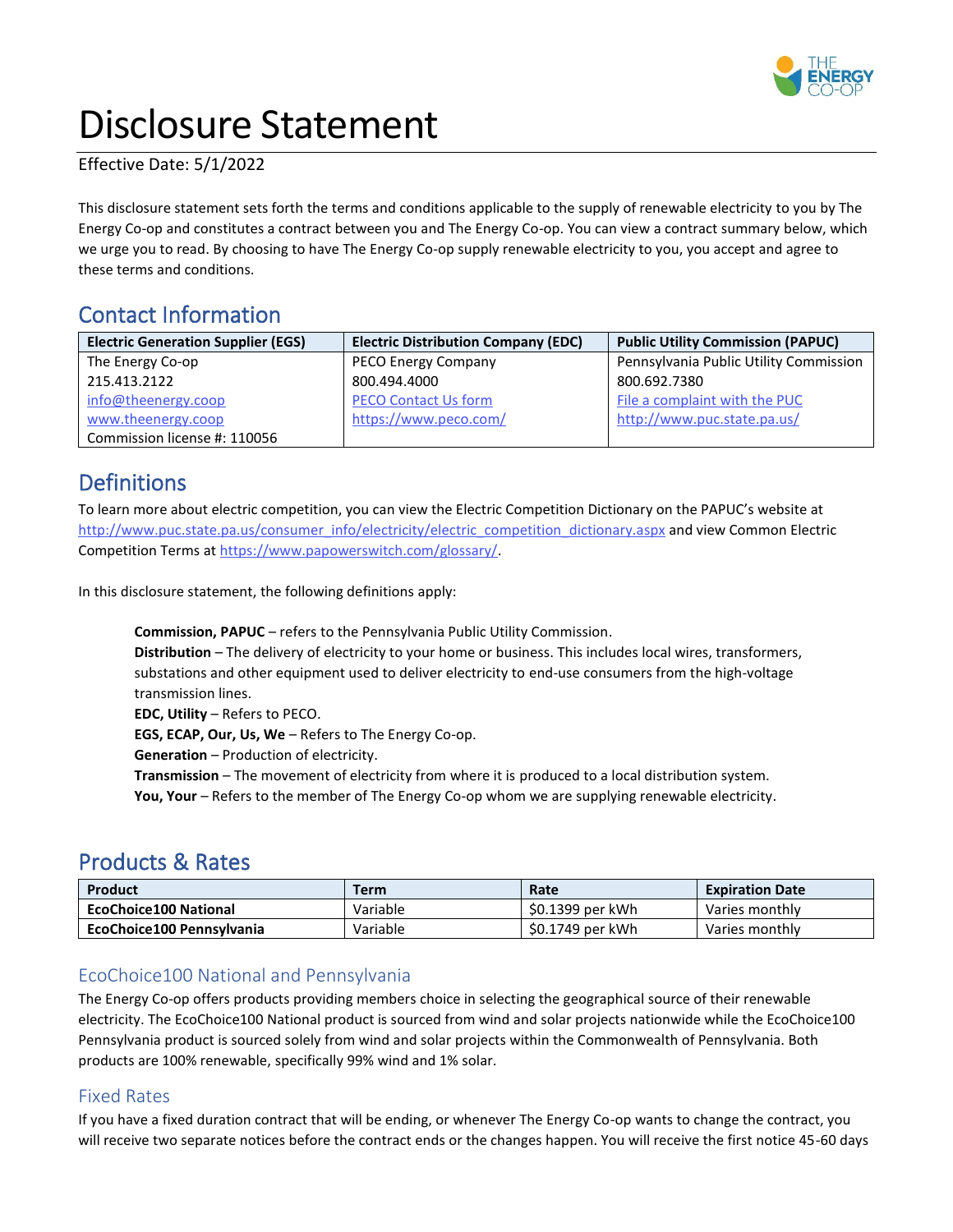before, and the second notice 30 days before the expiration date or the date the change becomes effective. These notices will explain your options.

#### Variable Rates

Variable rates are subject to change. **The rates can change each billing period**. Variable rates change on the first day of each calendar month and will be accessible, with updated terms, at [www.theenergy.coop/electricity-terms-conditions.](http://www.theenergy.coop/electricity-terms-conditions) **You will not receive notifications of variable rate changes except at the time of billing.** The Energy Co-op's variable rates do not have limitations on rate variability, rate ranges, or rate ceilings, and there is not a limit on how much the rate may change from one billing cycle to the next. Your first billing cycle's rate will be the rate for the product you select, listed above. Variable rate changes are based on market conditions and fluctuations in energy-related costs.

### Explanation of Charges

The rates listed above include generation, transmission and 5.9% Pennsylvania gross receipts tax. Rates are not introductory rates, do not have any other applicable EGS fees, do not require a deposit, and are subject to applicable taxes. Your EDC may charge fees and taxes. The supply rate may not always provide you with savings.

Generation prices and charges are set by the electric generation supplier you have chosen. Your EDC is responsible for distribution charges, as well as any emergencies and outages. The Public Utility Commission regulates distribution prices and services. The Federal Energy Regulatory Commission regulates transmission prices and services.

Based on a monthly average usage of 700kWh, the following table provides you an estimate of your monthly electricity bill if you receive service from PECO and your generation and transmission from The Energy Co-op. Your actual bill will vary based on your use of electricity and your elected rate.

| <b>Electric Residential Service</b>                     |                     |         |
|---------------------------------------------------------|---------------------|---------|
| Service Period 12/1/2021 to 12/30/2021 - 30 days        |                     |         |
|                                                         |                     |         |
| <b>PECO ELECTRIC DELIVERY</b>                           |                     | \$55.26 |
| <b>Customer Charge</b>                                  |                     | 10.02   |
| <b>Distribution Charges</b>                             | 700 kWh x \$0.06463 | 45.24   |
|                                                         |                     |         |
| <b>ELECTRIC SUPPLY</b>                                  |                     | \$97.93 |
| <b>THE ENERGY CO OP Charges (215-413-2122)</b>          |                     |         |
| EcoChoice100 National Fixed R Generation & Transmission | 700 kWh x \$0.13990 | 97.93   |
|                                                         |                     |         |
| <b>TAXES &amp; FEES</b>                                 |                     | \$0.00  |
| <b>Total Current Charges</b>                            |                     |         |

#### Historical Pricing

To request The Energy Co-op's previous 24 month's average monthly billed PECO residential rates, please call us at 215.413.2122 or email us at [info@theenergy.coop.](mailto:info@theenergy.coop) Historical pricing is not indicative of present or future pricing.

# Contract Term & Cancellation

#### Service Start Date

Generally, your renewable electricity supply by The Energy Co-op will begin 3 business days after your enrollment request is processed by the EDC.

#### Right of Rescission

You have a 3-day right of rescission per 52 Pa. Code § 54.5(d) during which you can revoke your enrollment with our electricity service. The 3-day right of rescission is for 3 business days and begins when you receive the written disclosure. You may cancel in writing, orally or electronically, if available. Waivers of the 3-day right of rescission are not permitted by any EGS.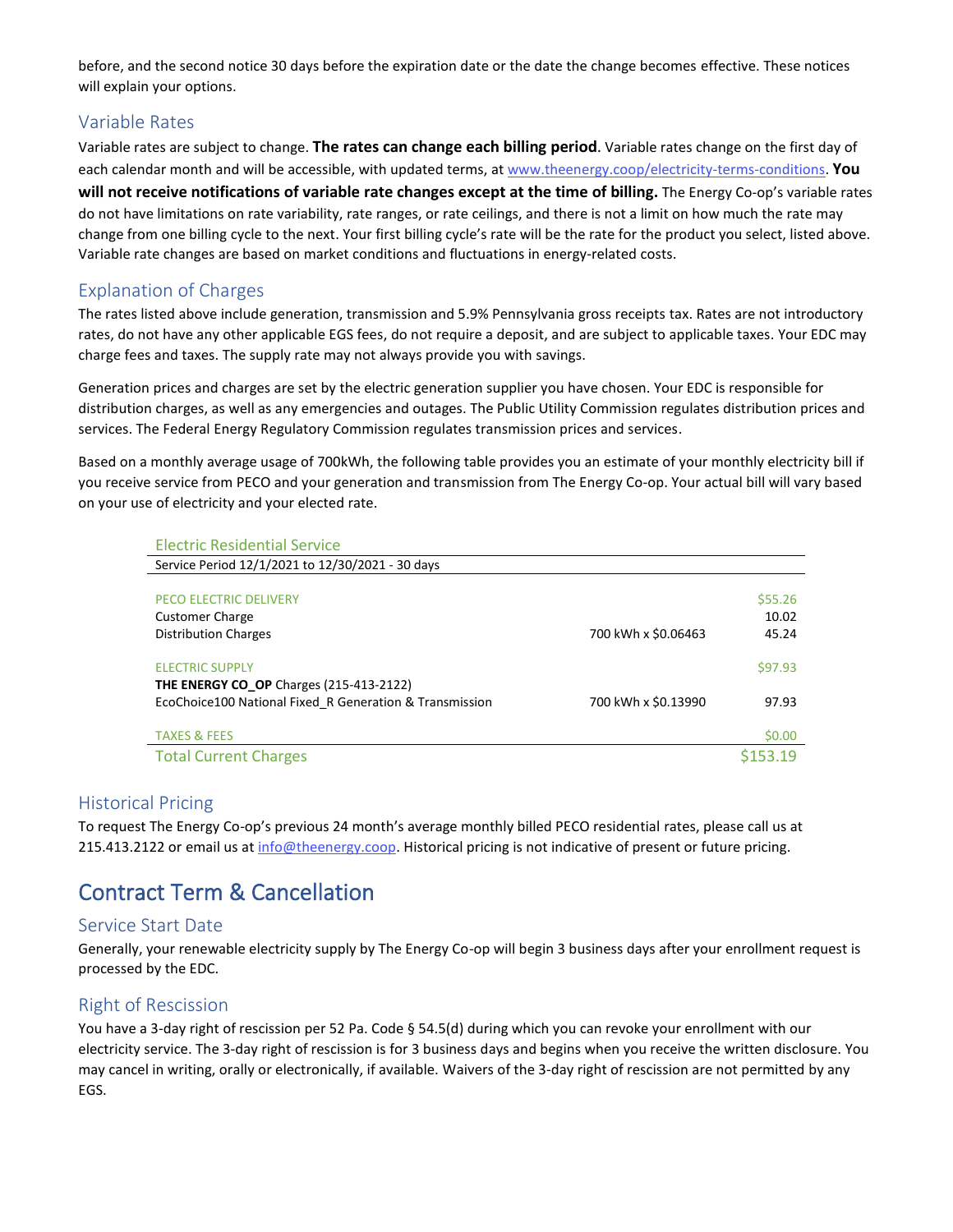## Cancellation/Early Termination Fees

The Energy Co-op does not charge cancellation or early termination fees for any of the products or rates listed. For fixed contracts, you will not be subject to a penalty or fee if you terminate the contract at any time between the date the options notice is issued and the expiration of the fixed duration contract.

# Additional Information

## Electric Choice & Shopping

Information about shopping for an electric supplier is available at www.PaPowerSwitch.com or other successor media platform as determined by the PAPUC, by calling the PAPUC at (800) 692-7380 and the Office of Consumer Advocate at 800.684.6560 OR at [www.oca.state.pa.us.](http://www.oca.state.pa.us/)

### Assistance & Universal Service Programs

PECO offers a number of assistance programs designed to provide low-income, residential customers with continued electric in exchange for reduced monthly payments based on individual household needs. For more information on PECO's assistance programs, visi[t https://www.peco.com/MyAccount/CustomerSupport/Pages/AssistancePrograms.aspx](https://www.peco.com/MyAccount/CustomerSupport/Pages/AssistancePrograms.aspx) or you can call PECO at 800.494.4000. In order to qualify for PECO's low-income assistance programs, you must use PECO for your electric supply and cannot be enrolled with a competitive supplier.

## Obtaining Customer Account Information

The Energy Co-op may obtain your historical usage data from PECO for purposes of enrolling and supplying renewable electricity to you. By enrolling with The Energy Co-op, you hereby consent to The Energy Co-op obtaining and using that information for the purpose(s) stated, and consent to PECO releasing that information. The Energy Co-op will maintain the confidentiality of your personal information including your name, address, telephone number, electric usage and historic payment information, as required by applicable Commission regulations and Federal and State laws.

## Assignment

This contract is not assignable by you. The Energy Co-op may assign this contract, including to a purchaser of all or substantially all of its business or as collateral in connection with one or more financing transactions.